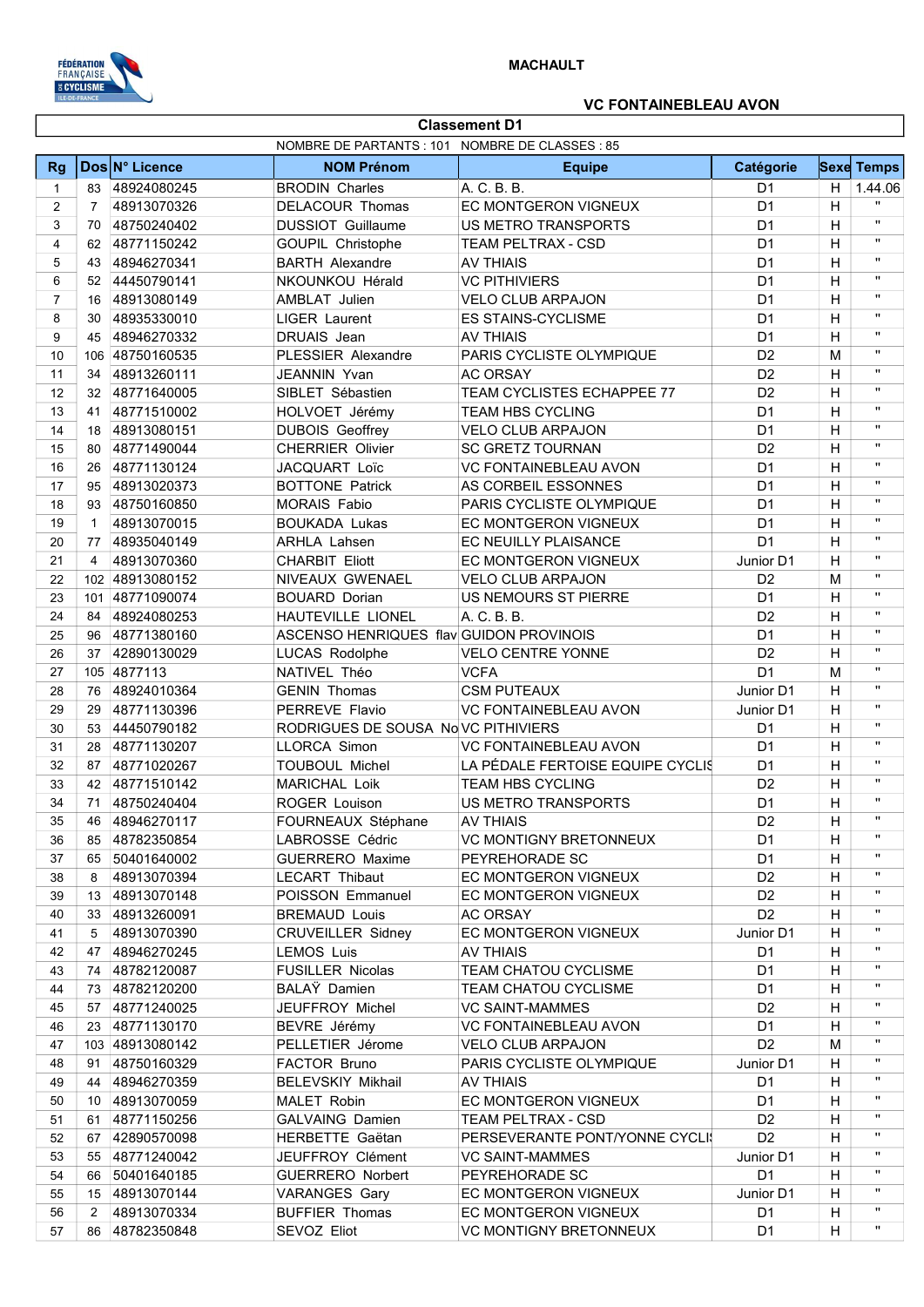| 58 | 27  | 48771130440 | <b>LHOTELLIER Thibault</b> | <b>VC FONTAINEBLEAU AVON</b>      | Junior D1             | H | $\mathbf{H}$ |
|----|-----|-------------|----------------------------|-----------------------------------|-----------------------|---|--------------|
| 59 | 54  | 48957080555 | <b>GARNIER Philippe</b>    | ARGENTEUIL VAL DE SEINE 95        | D <sub>2</sub>        | H | $\mathbf{u}$ |
| 60 | 36  | 42890130033 | CAILLOT Cyril              | <b>VELO CENTRE YONNE</b>          | D <sub>2</sub>        | H | $\mathbf{H}$ |
| 61 | 22  | 48771130046 | <b>BESCOND Patrick</b>     | <b>VC FONTAINEBLEAU AVON</b>      | D <sub>2</sub>        | H | $\mathbf{u}$ |
| 62 | 100 | 48771230154 | PERRICOT Christophe        | <b>VC SULPICIEN</b>               | D <sub>1</sub>        | H | $\mathbf{u}$ |
| 63 | 88  | 48771210096 | <b>LEBIGRE Olivier</b>     | <b>CC PONTHIERRY PRINGY</b>       | D <sub>1</sub>        | H | $\mathbf{u}$ |
| 64 | 25  | 48771130423 | <b>INIZAN Pierre</b>       | <b>VC FONTAINEBLEAU AVON</b>      | D <sub>1</sub>        | H | $\mathbf{u}$ |
| 65 | 31  | 48771640015 | <b>BONTOUR Sébastien</b>   | <b>TEAM CYCLISTES ECHAPPEE 77</b> | D <sub>2</sub>        | H | $\mathbf{u}$ |
| 66 | 90  | 48750160831 | <b>CLEMENT Arnaud</b>      | PARIS CYCLISTE OLYMPIQUE          | D <sub>1</sub>        | H | $\mathbf{H}$ |
| 67 | 58  | 48771150253 | <b>BOUCHER</b> Jean Michel | <b>TEAM PELTRAX - CSD</b>         | D <sub>2</sub>        | H | $\mathbf{u}$ |
| 68 | 39  | 42890130040 | <b>RENAULT Tinui</b>       | <b>VELO CENTRE YONNE</b>          | Junior D <sub>2</sub> | H | $\mathbf{u}$ |
| 69 | 63  | 48771150240 | LEFEVRE Mickaël            | TEAM PELTRAX - CSD                | D <sub>1</sub>        | H | $\mathbf{H}$ |
| 70 | 38  | 42890130034 | <b>MEUNIER Christophe</b>  | <b>VELO CENTRE YONNE</b>          | D <sub>2</sub>        | H | $\mathbf{H}$ |
| 71 | 35  | 42890130002 | <b>BEVRE Eddy</b>          | <b>VELO CENTRE YONNE</b>          | D <sub>1</sub>        | H | $\mathbf{u}$ |
| 72 | 6   | 48913070399 | <b>CRUVEILLER Stephane</b> | <b>EC MONTGERON VIGNEUX</b>       | D <sub>1</sub>        | н | $\mathbf{u}$ |
| 73 | 92  | 48750160534 | MATUSZEWSKI Sébastien      | PARIS CYCLISTE OLYMPIQUE          | D <sub>2</sub>        | H | $\mathbf{u}$ |
| 74 | 21  | 44450700162 | <b>BEAUDIN Arnaud</b>      | <b>UC GIEN SPORT</b>              | D <sub>1</sub>        | H | $\mathbf{H}$ |
| 75 | 3   | 48913070395 | CHAPLAIN Danny             | EC MONTGERON VIGNEUX              | D <sub>1</sub>        | H | $\mathbf{H}$ |
| 76 | 56  | 48771240026 | <b>JEUFFROY Laurent</b>    | <b>VC SAINT-MAMMES</b>            | D <sub>2</sub>        | H | $\mathbf{u}$ |
| 77 | 9   | 48913070023 | MALET Christophe           | EC MONTGERON VIGNEUX              | D <sub>1</sub>        | н | $\mathbf{u}$ |
| 78 | 89  | 48771210100 | <b>MARTINET Pascal</b>     | <b>CC PONTHIERRY PRINGY</b>       | D <sub>2</sub>        | H | $\mathbf{H}$ |
| 79 | 97  | 48771380163 | <b>HAUTECOEUR</b> frederic | <b>GUIDON PROVINOIS</b>           | D <sub>1</sub>        | H | $\mathbf{H}$ |
| 80 | 40  | 48771590031 | <b>PRIGENT Killian</b>     | <b>VELO CLUB DE COMPANS</b>       | D <sub>1</sub>        | н | $\mathbf{H}$ |
| 81 | 14  | 48913070330 | <b>REMY</b> Jean Charles   | <b>EC MONTGERON VIGNEUX</b>       | D <sub>2</sub>        | H | $\mathbf{H}$ |
| 82 | 20  | 48913080139 | PETIT Stephen              | <b>VELO CLUB ARPAJON</b>          | D <sub>1</sub>        | H | $\mathbf{H}$ |
| 83 | 59  | 48771150272 | DOUCET Christophe          | <b>TEAM PELTRAX - CSD</b>         | D <sub>2</sub>        | н | $\mathbf{H}$ |
| 84 | 12  | 48913070118 | <b>ORSAL Guillaume</b>     | <b>EC MONTGERON VIGNEUX</b>       | D <sub>2</sub>        | H | $\mathbf{H}$ |
| 85 | 64  | 48771150045 | <b>SELLIER Adrien</b>      | <b>TEAM PELTRAX - CSD</b>         | D <sub>1</sub>        | H | $\mathbf{H}$ |
|    |     |             |                            |                                   |                       |   |              |

## Classement D3

 $\lceil$ 

|                |                |                | NOMBRE DE PARTANTS : 57     | NOMBRE DE CLASSES : 50                         |                  |                |                   |
|----------------|----------------|----------------|-----------------------------|------------------------------------------------|------------------|----------------|-------------------|
| <b>Rg</b>      |                | Dos N° Licence | <b>NOM Prénom</b>           | <b>Equipe</b>                                  | Catégorie        |                | <b>Sexe Temps</b> |
| $\mathbf{1}$   | 41             | 48946150071    | <b>TUMOINE Eric</b>         | <b>VC VINCENNES</b>                            | D <sub>3</sub>   | H              | 1.36.05           |
| $\overline{2}$ | 20             | 48935050778    | <b>GUYARD</b> Julien        | <b>CM AUBERVILLIERS 93</b>                     | D <sub>3</sub>   | H              | $\mathbf{H}$      |
| 3              | $\overline{7}$ | 48913070088    | <b>GREGOIRE</b> Jean Claude | <b>EC MONTGERON VIGNEUX</b>                    | D <sub>3</sub>   | H              | $\mathbf{H}$      |
| 4              | 50             | 46100110014    | SARRAZIN Mickaël            | ECHAPPEE NOGENT BRAQUET LIBRE                  | D <sub>3</sub>   | H              | п.                |
| 5              | 35             | 48946090007    | <b>ALVES Alain</b>          | AVENIR DU VAL DE MARNE                         | D <sub>3</sub>   | H              | $\mathbf{u}$      |
| 6              | 42             | 41690890235    | NOLLOT Marcel               | V.C. BRIGNAIS                                  | D <sub>4</sub>   | H              | $\mathbf{u}$      |
| $\overline{7}$ | 51             | 48935360001    | FERREIRA Armenio            | <b>ROMS TEAM</b>                               | D <sub>3</sub>   | H              | $\mathbf{H}$      |
| 8              | 45             | 48771150265    | MORIN Christophe            | TEAM PELTRAX - CSD                             | D <sub>3</sub>   | H              | $\mathbf{u}$      |
| 9              | 25             | 48946270325    | CHANTEUR José               | <b>AV THIAIS</b>                               | D <sub>3</sub>   | H              | $\mathbf{u}$      |
| 10             | 30             | 42891050266    | POSENATO Claude             | <b>VELO CLUB DU SENONAIS</b>                   | $\overline{D3}$  | H              | $\mathbf{u}$      |
| 11             | 34             | 42890130003    | DOURU Cyrille               | <b>VELO CENTRE YONNE</b>                       | Arbitre Régional | H              | $\mathbf{H}$      |
| 12             | 52             | 48771230143    | <b>BELAIR Olivier</b>       | <b>VC SULPICIEN</b>                            | D <sub>4</sub>   | H              | $\mathbf{u}$      |
| 13             | 47             | 48771150264    | <b>TISSIER Thierry</b>      | <b>TEAM PELTRAX - CSD</b>                      | D <sub>3</sub>   | H              | $\mathbf{u}$      |
| 14             | 24             | 48946270356    | <b>BOUVIALE Laurent</b>     | <b>AV THIAIS</b>                               | D <sub>3</sub>   | $\mathsf{H}$   | $\mathbf{u}$      |
| 15             | 44             | 49760380255    | PION Sébastien              | <b>AC SOTTEVILLE</b>                           | D <sub>3</sub>   | H              | $\mathbf{H}$      |
| 16             | 10             | 48913070321    | PEROTTO Lucien              | EC MONTGERON VIGNEUX                           | D <sub>4</sub>   | H              | $\mathbf{H}$      |
| 17             |                | 62 44450830373 | <b>FOUCHER Christophe</b>   | <b>GUIDON CHALETTOIS</b>                       | D3               | M              | $\overline{u}$    |
| 18             |                | 22 53060400037 | <b>WEGENER Philippe</b>     | US PEGOMAS CYCLISME                            | D <sub>4</sub>   | $\overline{H}$ | $\mathbf{H}$      |
| 19             | 46             | 48771150210    | <b>REINE Thierry</b>        | TEAM PELTRAX - CSD                             | D <sub>4</sub>   | H              | п.                |
| 20             | 39             | 44450830881    | <b>ESPIRT Philippe</b>      | <b>GUIDON CHALETTOIS</b>                       | D <sub>4</sub>   | H              | $\mathbf{u}$      |
| 21             | 54             | 48771230079    | <b>DURAND Wilfried</b>      | <b>VC SULPICIEN</b>                            | D <sub>3</sub>   | H              | $\mathbf{u}$      |
| 22             | 49             | 48750160883    | <b>ULCE</b> Jean Louis      | PARIS CYCLISTE OLYMPIQUE                       | D <sub>3</sub>   | H              | $\mathbf{u}$      |
| 23             | 15             | 48771130365    |                             | LANFRANCHI Jean Philippe VC FONTAINEBLEAU AVON | D <sub>3</sub>   | H              | $\mathbf{u}$      |
| 24             | 57             | 48771230017    | <b>VERGER Patrice</b>       | <b>VC SULPICIEN</b>                            | D <sub>3</sub>   | H              | $\mathbf{H}$      |
| 25             | 19             | 48935050801    | <b>CATHERINE Michel</b>     | CM AUBERVILLIERS 93                            | D <sub>3</sub>   | H              | $\mathbf{u}$      |
| 26             | 38             | 48750240398    | ROGER Hugoline              | <b>US METRO TRANSPORTS</b>                     | D <sub>2</sub>   | D              | $\mathbf{H}$      |
| 27             | 33             | 48771240048    | ZUCCO Jean Jacques          | <b>VC SAINT-MAMMES</b>                         | D <sub>3</sub>   | H              | H.                |
| 28             | 40             | 44450830162    | <b>NERON Pascal</b>         | <b>GUIDON CHALETTOIS</b>                       | D <sub>3</sub>   | H              | H.                |
| 29             | 56             | 48771230133    | NOWAK Sébastien             | <b>VC SULPICIEN</b>                            | D <sub>3</sub>   | H              | $\mathbf{u}$      |
| 30             | 16             | 48771130374    | LE COLLONNIER Eric          | <b>VC FONTAINEBLEAU AVON</b>                   | D <sub>4</sub>   | H              | $\mathbf{H}$      |
| 31             | 59             | 48771280155    | <b>REGNAULT Tristan</b>     | LAGNY PONTCARRE CYC.                           | D <sub>4</sub>   | H              | $\mathbf{u}$      |
| 32             | 60             | 48771640019    | GONZO Jean Philippe         | TEAM CYCLISTES ECHAPPEE 77                     | D <sub>3</sub>   | H              | $\mathbf{H}$      |
| 33             | 9              | 48913070255    | PAPINAUD Joël               | <b>EC MONTGERON VIGNEUX</b>                    | D <sub>4</sub>   | H              | $\overline{u}$    |
| 34             | 26             | 48946270067    | <b>GRIMBERT François</b>    | <b>AV THIAIS</b>                               | D <sub>3</sub>   | $\overline{H}$ | $\mathbf{H}$      |
| 35             | 43             | 48913050296    | <b>MAREC</b> François       | CC IGNY PALAISEAU 91                           | D <sub>4</sub>   | H              | п.                |
| 36             | 58             | 48771230112    | <b>XIMENA Guy</b>           | <b>VC SULPICIEN</b>                            | D <sub>4</sub>   | H              | $\mathbf{u}$      |